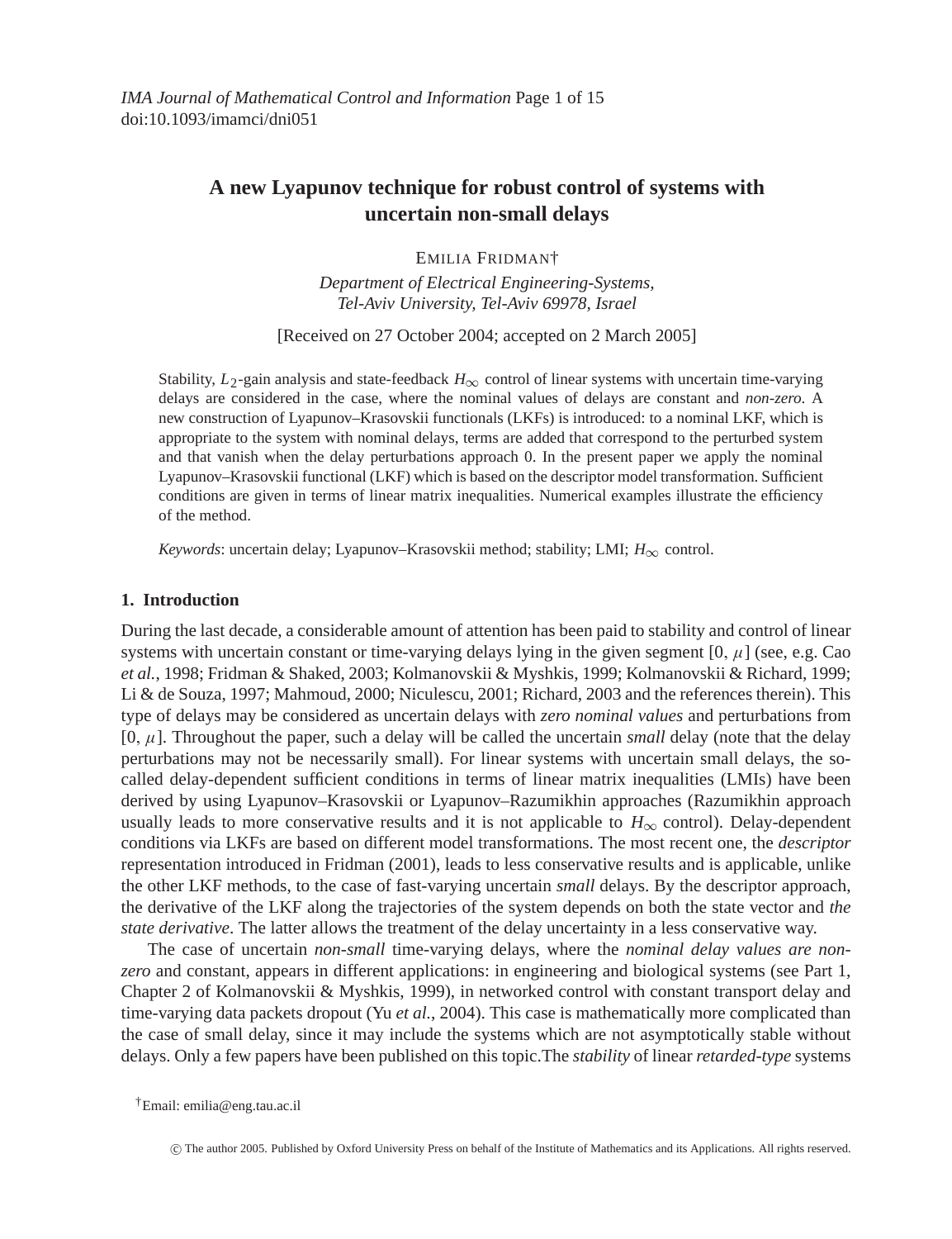with *one* time-varying *non-small* delay has been studied by Kharitonov & Niculescu (2003). Sufficient stability conditions in their study have been derived via a modification of *complete* LKF. The *complete* LKF for robust stability was introduced in Kharitonov & Zhabko (2003) and it corresponds to necessary and sufficient stability conditions of the nominal system. The modified *complete* LKF of Kharitonov & Niculescu (2003) does not depend explicitly on the delay perturbation and, as a result, the conditions obtained are conservative.

 $H_{\infty}$  *control* of systems with non-small delays as well as the *stability* for neutral-type systems with *multiple non-small* delays have not yet been studied. In the present paper we consider a linear neutral system with multiple (for simplicity two) uncertain state delays  $h_i + \eta_i(t)$ ,  $i = 1, 2$ , where the constant nominal values  $h_i > 0$  are non-zero and the time-varying perturbations  $\eta_i$  satisfy the bounding condition  $|\eta_i(t)| \le \mu_i, \forall t \ge 0$ , with given bounds  $\mu_i > 0$ . We introduce a new construction of the LKF: to a nominal LKF, which is appropriate to the nominal system (with nominal delays), the terms are added which correspond to the perturbed system and which vanish when the delay perturbations approach 0. The derivative of the nominal LKF along the trajectories of the nominal system depends on the state and the state derivative which allows a less conservative treatment of the delay perturbations.

In the present paper we combine a nominal LKF which is based on the descriptor model transformation (Fridman & Shaked, 2002) with appropriate additional terms. Sufficient conditions for stability,  $L_2$ -gain analysis and state-feedback  $H_{\infty}$  control are given in terms of LMIs. As a by-product, new effective criteria for small fast-varying delays are obtained. For the case of analysis, we have to assume that for the nominal values of the delays the sufficient stability conditions of Fridman & Shaked (2002) are feasible. If this is not the case, the *complete* nominal LKF may be applied. The latter will not be considered in the present paper.

**Notations.** Throughout the paper the superscript 'T' stands for matrix transposition,  $\mathbb{R}^n$  denotes the *n*-dimensional Euclidean space,  $\mathbb{R}^{n \times m}$  is the set of all  $n \times m$  real matrices with the Euclidean norm  $\|\cdot\|$ and the notation  $P > 0$ , for  $P \in \mathbb{R}^{n \times n}$ , means that P is symmetric and positive definite. Symmetric terms in symmetric matrices are denoted by ∗, i.e.

$$
\begin{bmatrix} A & B \\ B^T & C \end{bmatrix} = \begin{bmatrix} A & B \\ * & C \end{bmatrix}.
$$

The space of vector functions that are square integrable over [0, ∞) is denoted by  $\mathcal{L}_2$ .

### **2. Problem formulation**

We consider the following linear system with uncertain time-varying delays  $\tau_i(t)$ ,  $i = 1, 2$ , and  $g(t)$ :

$$
\dot{x}(t) - F\dot{x}(t - g(t)) = \sum_{i=0}^{2} A_i x(t - \tau_i(t)) + B_2 u(t) + B_1 w(t),
$$
\n(2.1a)

$$
x(t) = \phi(t), \quad t \in [-h, 0],
$$
 (2.1b)

$$
z(t) = Cx(t) + Du(t),
$$
\n(2.1c)

where  $x(t) \in \mathbb{R}^n$  is the system state,  $u(t) \in \mathbb{R}^m$  is the control input,  $w(t) \in \mathbb{R}^q$  is the disturbance input,  $z(t) \in \mathbb{R}^l$  is the objective vector,  $\tau_0 \equiv 0$ ,  $A_i$ ,  $B_1$ ,  $B_2$ , C and D are constant matrices,  $\phi$  is a continuously differentiable initial function and *h* is an upper-bound on the time delays  $\tau_i$ ,  $i = 1, 2$ , and *g*. For simplicity, we took only two delays  $\tau_1$ ,  $\tau_2$  and one delay *g*. The results of this paper can be easily generalized to the case of multiple delays  $\tau_1, \ldots, \tau_m, g_1, \ldots, g_k$ .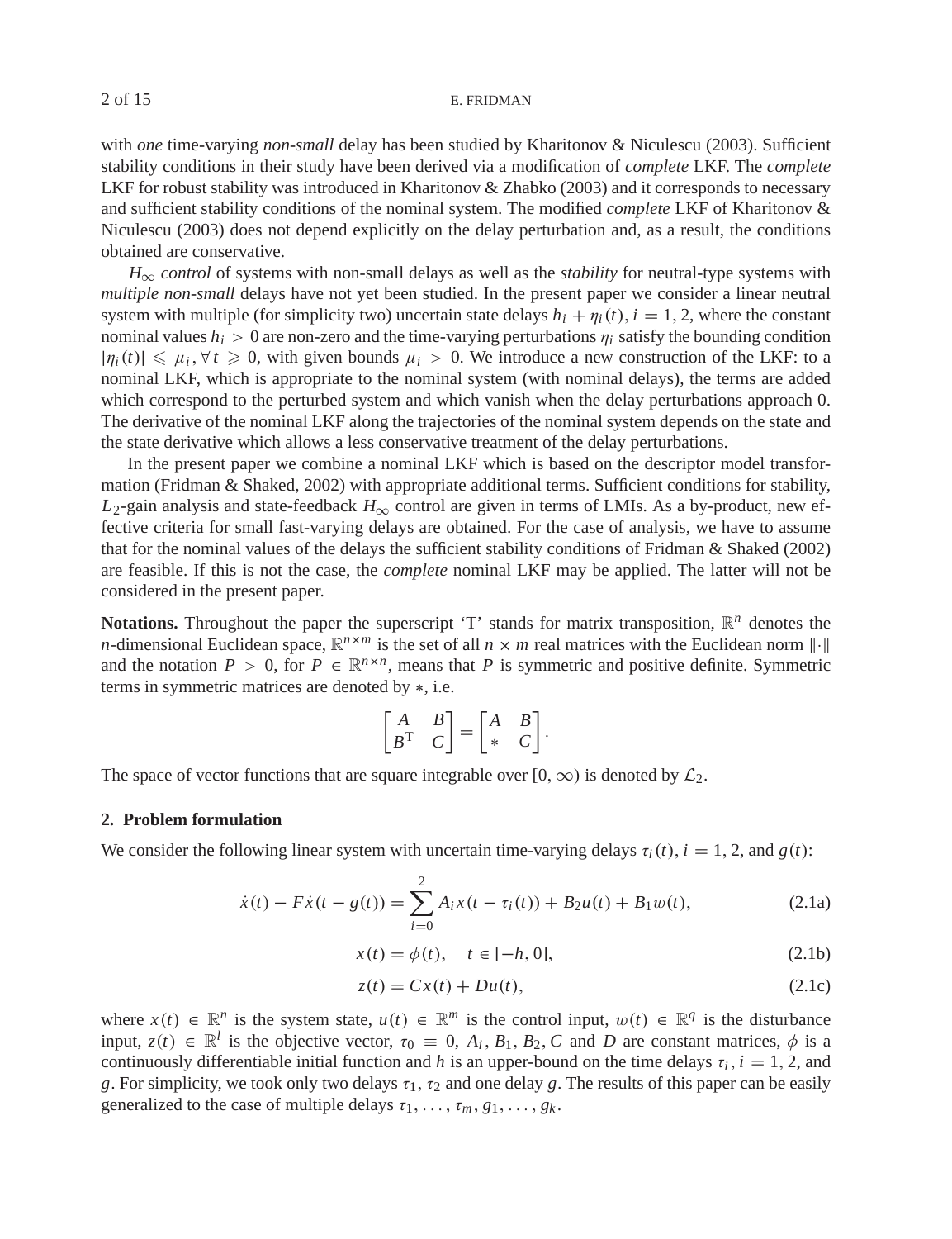The uncertain delays  $\tau_i(t)$  are supposed to have the following form:

$$
\tau_i(t) = h_i + \eta_i(t), \quad i = 1, 2,
$$
\n(2.2)

where  $h_i > 0$  is a nominal constant value and  $\eta_i$  is a time-varying perturbation. We will consider two cases of delay perturbation:

**Case 1**  $\eta_i(t)$  are *sign-varying* (take both positive and negative values) piecewise-continuous functions satisfying

$$
|\eta_i(t)| \le \mu_i \le h_i, \quad i = 1, 2,
$$
\n
$$
(2.3)
$$

with known upper-bounds  $\mu_i$ , i.e.  $\tau_i(t) \in [h_i - \mu_i, h_i + \mu_i]$ .

**Case 2**  $\eta_i(t)$  are *non-negative* functions and  $\eta_i(t) \leq \mu_i$ , and thus  $\tau_i(t) \in [h_i, h_i + \mu_i]$ .

Our results for the case  $h_1 = h_2 = 0$  will coincide with the corresponding results of Fridman & Shaked (2002). As in the case of *small* uncertain delays (with  $h_1 = h_2 = 0$ ), we here consider two different subcases for time-varying delay perturbations:

**Case 2A**  $\eta_i(t)$  are differentiable functions, satisfying for all  $t \ge 0$ 

$$
0 \leqslant \eta_i(t) \leqslant \mu_i, \quad \dot{\eta}_i(t) \leqslant d_i < 1, \quad i = 1, 2,\tag{2.4}
$$

where  $\mu_i$  and  $d_i$  are constant upper-bounds.

**Case 2B**  $\eta_i(t)$  are piecewise-continuous functions, satisfying for all  $t \ge 0$ ,

$$
0\leqslant \eta_i(t)\leqslant \mu_i, \quad i=1,2.
$$

We do not consider the case of non-positive  $\eta_i$  because criteria for this case are feasible for the smaller intervals of the values of  $\tau_i$ ,  $i = 1, 2$ , and thus are more conservative than for the Case 2.

Equation (2.1a) is a general neutral-type system. We assume that  $g(t)$  is a differentiable function satisfying  $\dot{g}(t) \leq d_0 < 1$ , for all  $t \geq 0$ , where  $d_0$  is a known upper-bound. Our results will be independent of *g* and dependent on  $d_0$ . For example,  $g(t) = \tau_1(t)$  (usually such models appear in the applications) and one can apply the results of Case 2A with  $d_0 = d_1$ .

We assume that  $||F|| < 1$ . The latter will guarantee the applicability of Lyapunov-Krasovskii method for stability of neutral type systems with time-varying delays (Kolmanovskii & Myshkis, 1999). Note that in the case of constant delay *g* we do not need any assumptions on *F* since our LMI conditions will guarantee the stability of the difference equation (see, e.g. Fridman & Shaked, 2003).

We will start with the stability analysis of (2.1a), where  $B_1 = B_2 = 0$ . Further, we will proceed with  $H_{\infty}$  control problem. For a pre-chosen  $\gamma > 0$ , we consider the following performance index:

$$
J = \int_0^\infty [z^{\mathrm{T}}(t)z(t) - \gamma^2 w^{\mathrm{T}}(t)w(t)]dt.
$$
 (2.5)

We seek a state-feedback control law

$$
u(t) = Kx(t) \tag{2.6}
$$

that will internally stabilize (2.1aa) and will lead to  $J < 0$ , for all  $x(t)$  satisfying (2.1a), with the initial value  $\phi = 0$  and for all  $0 \neq w(t) \in \mathcal{L}_2$ .

#### **3. The stability issue**

In this section we consider  $B_1 = B_2 = 0$ . We represent (2.1a) in the from

$$
\dot{x}(t) = f(t, x_t, \dot{x}_t)
$$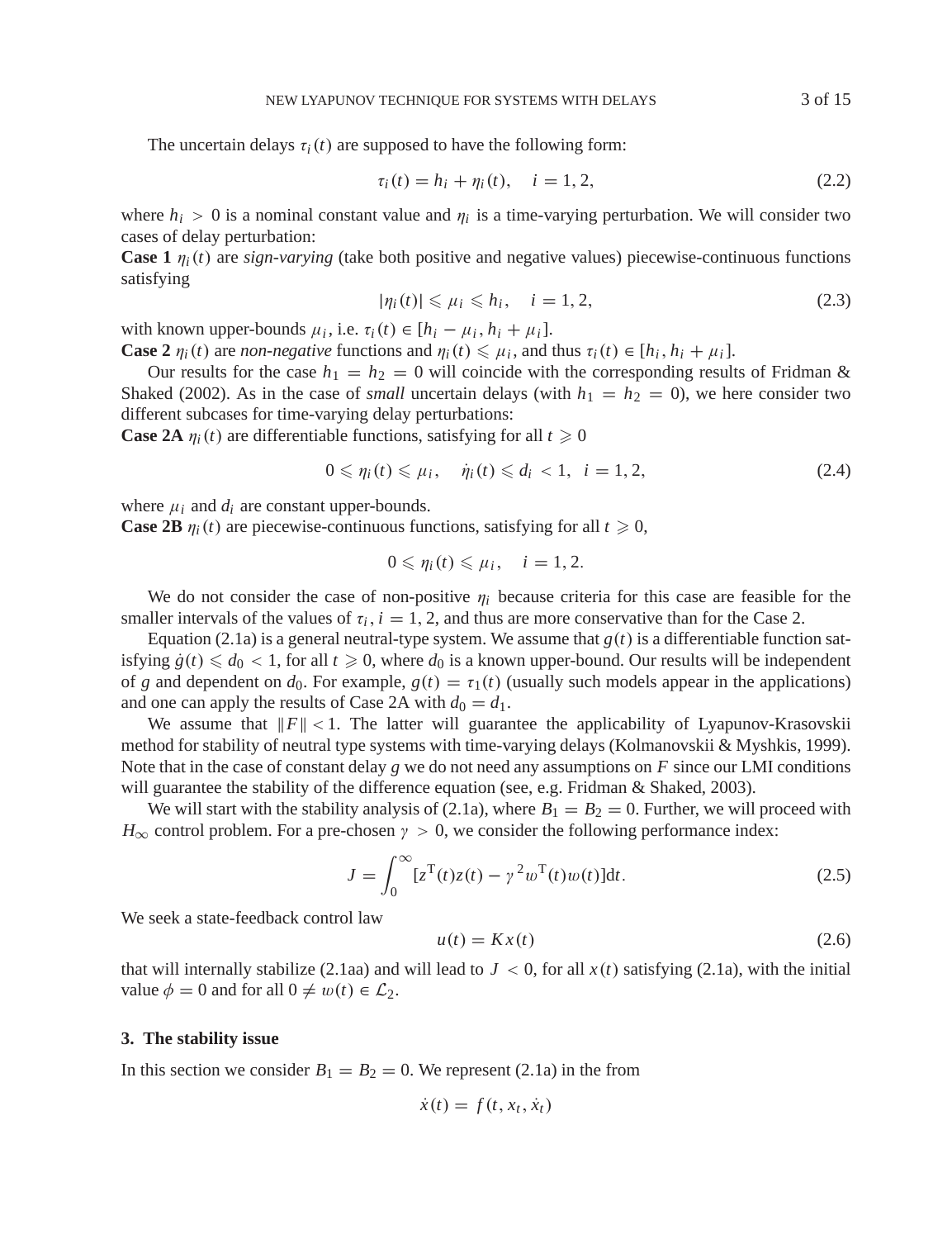with  $f(t, x_t, \dot{x}_t) = F\dot{x}(t - g(t)) + \sum_{i=0}^{2} A_i x(t - \tau_i(t))$ . The assumption  $||F|| < 1$  implies that *f* satisfies Lipshitz condition in  $\dot{x}_t$  with a constant less than 1. Hence, by Theorem 1.6 (p. 337 of Kolmanovskii & Myshkis, 1999) the existence of  $V > 0$  such that  $\dot{V} < 0$  guarantees asymptotic stability of (2.1a). Similar to delay-dependent methods and following Kharitonov & Niculescu (2003), we represent the system in the form

$$
\dot{x}(t) - F\dot{x}(t - g(t)) = \sum_{i=0}^{2} A_i x(t - h_i) + \sum_{i=1}^{2} A_i [x(t - h_i - \eta_i(t)) - x(t - h_i)],
$$
(3.1)

or equivalently

$$
\dot{x}(t) - F\dot{x}(t - g(t)) = \sum_{i=0}^{2} A_i x(t - h_i) - \sum_{i=1}^{2} A_i \int_{t - h_i - \eta_i(t)}^{t - h_i} \dot{x}(s) \, \mathrm{d}s,\tag{3.2}
$$

where  $h_0 = 0$  since  $\tau_0 \equiv 0$ .

We suggest the following form of LKF:

$$
V = V_{\rm n} + V_{\rm a},\tag{3.3}
$$

where  $V_n$  is a nominal LKF corresponding to the nominal system (3.1) with  $\eta_1 = \eta_2 = 0$ , and  $V_a$  is an additional term.

For the nominal system in the present paper we choose LKF which corresponds to the descriptor model transformation. The latter transformation of (3.2) has the form

$$
E\dot{\bar{x}}(t) = \begin{bmatrix} \dot{x}(t) \\ 0 \end{bmatrix} = \begin{bmatrix} y(t) \\ -y(t) + \sum_{i=0}^{2} A_i x(t - h_i) + F y(t - g(t)) \end{bmatrix}
$$
  
 
$$
- \sum_{i=1}^{2} \begin{bmatrix} 0 \\ A_i \end{bmatrix} \int_{t - h_i - \eta_i}^{t - h_i} y(s) ds,
$$
 (3.4)

with  $\bar{x}(t) = \text{col}\{x(t), y(t)\}, E = \text{diag}\{I, 0\}.$  The nominal LKF is given by (see, e.g. Fridman & Shaked, 2002):

$$
V_{n} = \bar{x}^{T}(t) E P \bar{x}(t) + \sum_{i=1}^{2} \int_{-h_{i}}^{0} \int_{t+\theta}^{t} y^{T}(s) R_{i} y(s) ds d\theta
$$
  
+ 
$$
\sum_{i=1}^{2} \int_{t-h_{i}}^{t} x^{T}(s) S_{i} x(s) ds + \int_{t-g(t)}^{t} y^{T}(s) U y(s) ds, \quad R_{i} > 0, S_{i} > 0, U > 0,
$$
 (3.5)

where

$$
P = \begin{bmatrix} P_1 & 0 \\ P_2 & P_3 \end{bmatrix}, \quad P_1 > 0. \tag{3.6a,b}
$$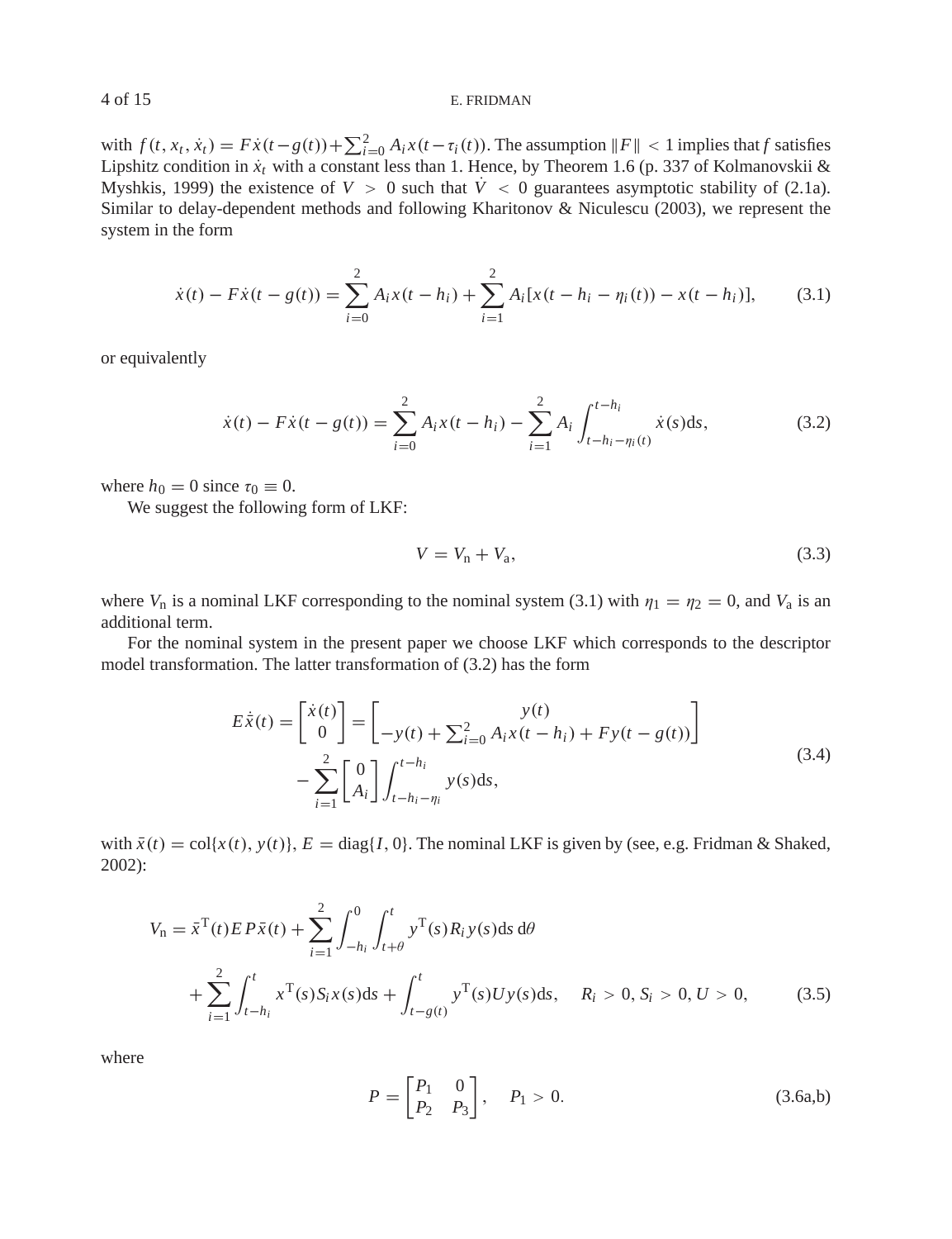The nominal system is asymptotically stable if there exist  $n \times n$  matrices  $0 < P_1$ ,  $P_2$ ,  $P_3$ ,  $S_i$ ,  $U$ ,  $Y_{i1}$ ,  $Y_{i2}$ ,  $Z_{i1}$ ,  $Z_{i2}$ ,  $Z_{i3}$ ,  $R_i$  such that the following LMIs are feasible

$$
I_{\mathbf{n}} = \begin{bmatrix} \varPsi_{\mathbf{n}} & P^{\mathsf{T}} \begin{bmatrix} 0 \\ A_{1} \end{bmatrix} - Y_{1}^{\mathsf{T}} & P^{\mathsf{T}} \begin{bmatrix} 0 \\ A_{2} \end{bmatrix} - Y_{2}^{\mathsf{T}} & P^{\mathsf{T}} \begin{bmatrix} 0 \\ F \end{bmatrix} \\ * & -S_{1} & 0 & 0 \\ * & * & -S_{2} & 0 \\ * & * & * & - (1 - d_{0}) U \end{bmatrix} < 0, \qquad (3.7a,b)
$$

$$
\begin{bmatrix} R_{i} & Y_{i} \\ * & Z_{i} \end{bmatrix} \geq 0, \quad i = 1, 2,
$$

where

$$
Y_{i} = [Y_{i1} \quad Y_{i2}], \quad Z_{i} = \begin{bmatrix} Z_{i1} & Z_{i2} \\ * & Z_{i3} \end{bmatrix}, \quad i = 1, 2,
$$
  

$$
\Psi_{n} = P^{T} \begin{bmatrix} 0 & I \\ A_{0} & -I \end{bmatrix} + \begin{bmatrix} 0 & I \\ A_{0} & -I \end{bmatrix}^{T} P + \sum_{i=1}^{2} h_{i} Z_{i}
$$
  

$$
+ \begin{bmatrix} \sum_{i=1}^{2} S_{i} & 0 \\ 0 & \sum_{i=1}^{2} h_{i} R_{i} + U \end{bmatrix} + \sum_{i=1}^{2} \begin{bmatrix} Y_{i} \\ 0 \end{bmatrix} + \sum_{i=1}^{2} \begin{bmatrix} Y_{i} \\ 0 \end{bmatrix}^{T}.
$$
 (3.8a-c)

By the descriptor approach, the derivative of the nominal LKF depends on both  $x(t)$  and  $\dot{x}(t)$ . Therefore, the additional terms  $V_a$  may be chosen in the following forms: **Case 1**

$$
V_{\rm a} = \sum_{i=1}^{2} \int_{-\mu_{i}}^{\mu_{i}} \int_{t+\theta-h_{i}}^{t} \dot{x}^{\rm T}(s) R_{i\rm a} \dot{x}(s) \, \mathrm{d}s \, \mathrm{d}\theta, \quad R_{i\rm a} > 0. \tag{3.9}
$$

**Case 2A**

$$
V_{\rm a} = \sum_{i=1}^{2} \int_{-\mu_{i}}^{0} \int_{t+\theta-h_{i}}^{t} \dot{x}^{\rm T}(s) R_{i\rm a} \dot{x}(s) \, \mathrm{d}s \, \mathrm{d}\theta
$$

$$
+ \sum_{i=1}^{2} \int_{t-\tau_{i}(t)}^{t} x^{\rm T}(s) S_{i\rm a} x(s) \, \mathrm{d}s, \quad R_{i\rm a} > 0, \quad S_{i\rm a} > 0. \tag{3.10}
$$

**Case 2B**  $V_a$  has the form (3.10) with  $S_{ia} = 0$ .

Note that for  $\mu_i \to 0$  (and  $S_{i\alpha} \to 0$  in Case 2A) we have  $V_\alpha \to 0$  in all the cases under consideration and thus  $V \to V_n$ . The latter will guarantee that if the conditions for the stability of the nominal system are feasible, then the stability conditions for the perturbed system will be feasible for small enough  $\mu_i$ .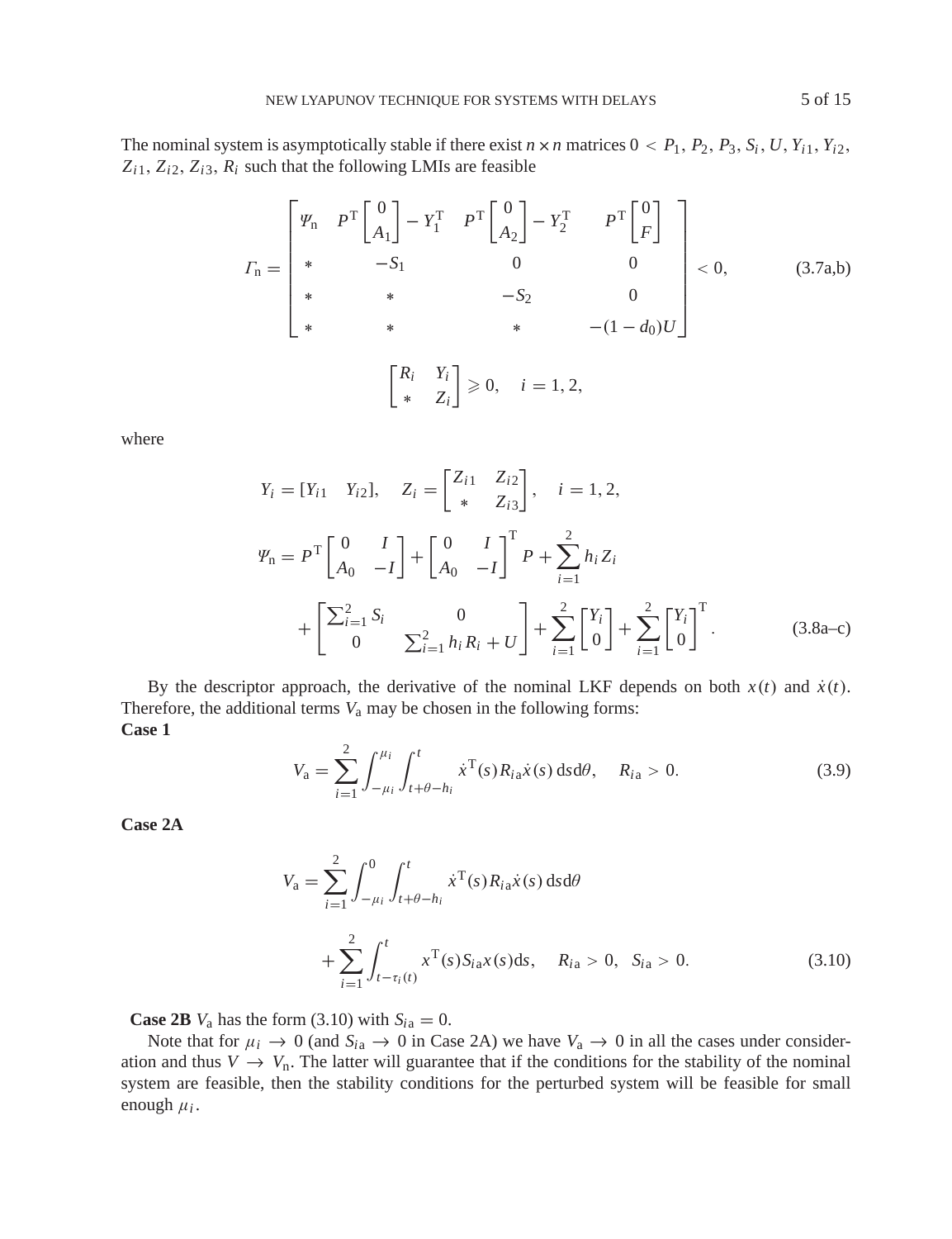We obtain:

# THEOREM 1

(i) Under Case 1, the system (2.1a) with  $B_1 = B_2 = 0$  is asymptotically stable if there exist  $n \times n$ matrices  $0 < P_1, P_2, P_3, S_i, U, Y_{i1}, Y_{i2}, Z_{i1}, Z_{i2}, Z_{i3}, R_i$  and  $R_{ia} > 0, i = 1, 2$ , that satisfy (3.7b) and the following LMIs:

$$
I_{1} = \begin{bmatrix} \Psi & P^{\text{T}} \begin{bmatrix} 0 \\ A_{1} \end{bmatrix} - Y_{1}^{\text{T}} & P^{\text{T}} \begin{bmatrix} 0 \\ A_{2} \end{bmatrix} - Y_{2}^{\text{T}} & P^{\text{T}} \begin{bmatrix} 0 \\ F \end{bmatrix} & \mu_{1} P^{\text{T}} \begin{bmatrix} 0 \\ A_{1} \end{bmatrix} & \mu_{2} P^{\text{T}} \begin{bmatrix} 0 \\ A_{2} \end{bmatrix} \\ * & * & -S_{1} & 0 & 0 & 0 & 0 \\ * & * & -S_{2} & 0 & 0 & 0 & 0 \\ * & * & * & -(\mathbf{1} - d_{0})U & 0 & 0 & 0 \\ * & * & * & * & -\mu_{1} R_{1a} & 0 & 0 \\ * & * & * & * & * & -\mu_{2} R_{2a} \end{bmatrix} & & (3.11)
$$

where  $Y_i$ ,  $Z_i$  and  $\mathcal{Y}_n$  are given by (3.8) and

$$
\Psi = \Psi_1 = \Psi_n + 2 \sum_{i=1}^{2} \begin{bmatrix} 0 & 0 \\ 0 & \mu_i R_{i\alpha} \end{bmatrix} .
$$
 (3.12)

(ii) Under Case 2A, the system (2.1a) with  $B_1 = B_2 = 0$  is asymptotically stable if there exist  $n \times n$  matrices  $0 \lt P_1$ ,  $P_2$ ,  $P_3$ ,  $S_i$ ,  $U$ ,  $S_{ia}$ ,  $Y_{i1}$ ,  $Y_{i2}$ ,  $Y_{ia}$ ,  $Z_{i1}$ ,  $Z_{i2}$ ,  $Z_{i3}$ ,  $Z_{i1}$ ,  $Z_{i2a}$ ,  $Z_{i3a}$ ,  $R_i$  and  $R_{i\text{a}} > 0$ ,  $i = 1, 2$ , that satisfy (3.7b) and the following LMIs:

$$
F_{2A} = \begin{bmatrix} \Psi_{2A} & P^{\text{T}} \begin{bmatrix} 0 \\ A_1 \end{bmatrix} - Y_{1a}^{\text{T}} & P^{\text{T}} \begin{bmatrix} 0 \\ A_2 \end{bmatrix} - Y_{2a}^{\text{T}} & P^{\text{T}} \begin{bmatrix} 0 \\ F \end{bmatrix} & Y_{1a}^{\text{T}} - Y_{1}^{\text{T}} & Y_{2a}^{\text{T}} - Y_{2}^{\text{T}} \\ * & * & - (1 - d_{1}) S_{1a} & 0 & 0 & 0 \\ * & * & * & - (1 - d_{0}) U & 0 & 0 \\ * & * & * & * & - S_{1} & 0 \\ * & * & * & * & * & - S_{2} \end{bmatrix} < 0,
$$
\n
$$
F_{2A} = \begin{bmatrix} \Psi_{2A} & P^{\text{T}} \begin{bmatrix} 0 \\ A_1 \end{bmatrix} - Y_{1a}^{\text{T}} & P^{\text{T}} \begin{bmatrix} 0 \\ A_2 \end{bmatrix} - Y_{2a}^{\text{T}} & P^{\text{T}} \begin{bmatrix} 0 \\ F \end{bmatrix} & Y_{1a}^{\text{T}} - Y_{1}^{\text{T}} & Y_{2a}^{\text{T}} - Y_{2}^{\text{T}} \\ * & * & - (1 - d_{2}) S_{2a} & 0 & 0 \\ * & * & * & - S_{1} & 0 \\ * & * & * & * & - S_{2} \end{bmatrix} < 0,
$$
\n
$$
(3.13a,b)
$$

and 
$$
\begin{bmatrix} R_{i\text{a}} & Y_{i\text{a}} \\ * & Z_{i\text{a}} \end{bmatrix} \geq 0, \quad i = 1, 2,
$$

where  $Y_i$ ,  $Z_i$  and  $\varPsi$ <sub>n</sub> are given by (3.8) and

$$
Y_i = [Y_{i1a} \quad Y_{i2a}], \quad Z_{i1a} = \begin{bmatrix} Z_{i1a} & Z_{i2a} \\ * & Z_{i3a} \end{bmatrix}, \quad i = 1, 2,
$$
  

$$
\Psi_{2A} = \Psi_n + \sum_{i=1}^2 \mu_i Z_{i1} + \begin{bmatrix} \sum_{i=1}^2 S_{i1a} & 0 \\ 0 & \sum_{i=1}^2 \mu_i R_{i1a} \end{bmatrix}.
$$

(iii) Under Case 2B, the system (2.1aa) with  $B_1 = B_2 = 0$  is asymptotically stable if there exist  $n \times n$  matrices  $0 \lt P_1$ ,  $P_2$ ,  $P_3$ ,  $S_i$ ,  $U$ ,  $Y_{i1}$ ,  $Y_{i2}$ ,  $Z_{i1}$ ,  $Z_{i2}$ ,  $Z_{i3}$ ,  $R_i$  and  $R_{i2} > 0$ ,  $i = 1, 2$ , that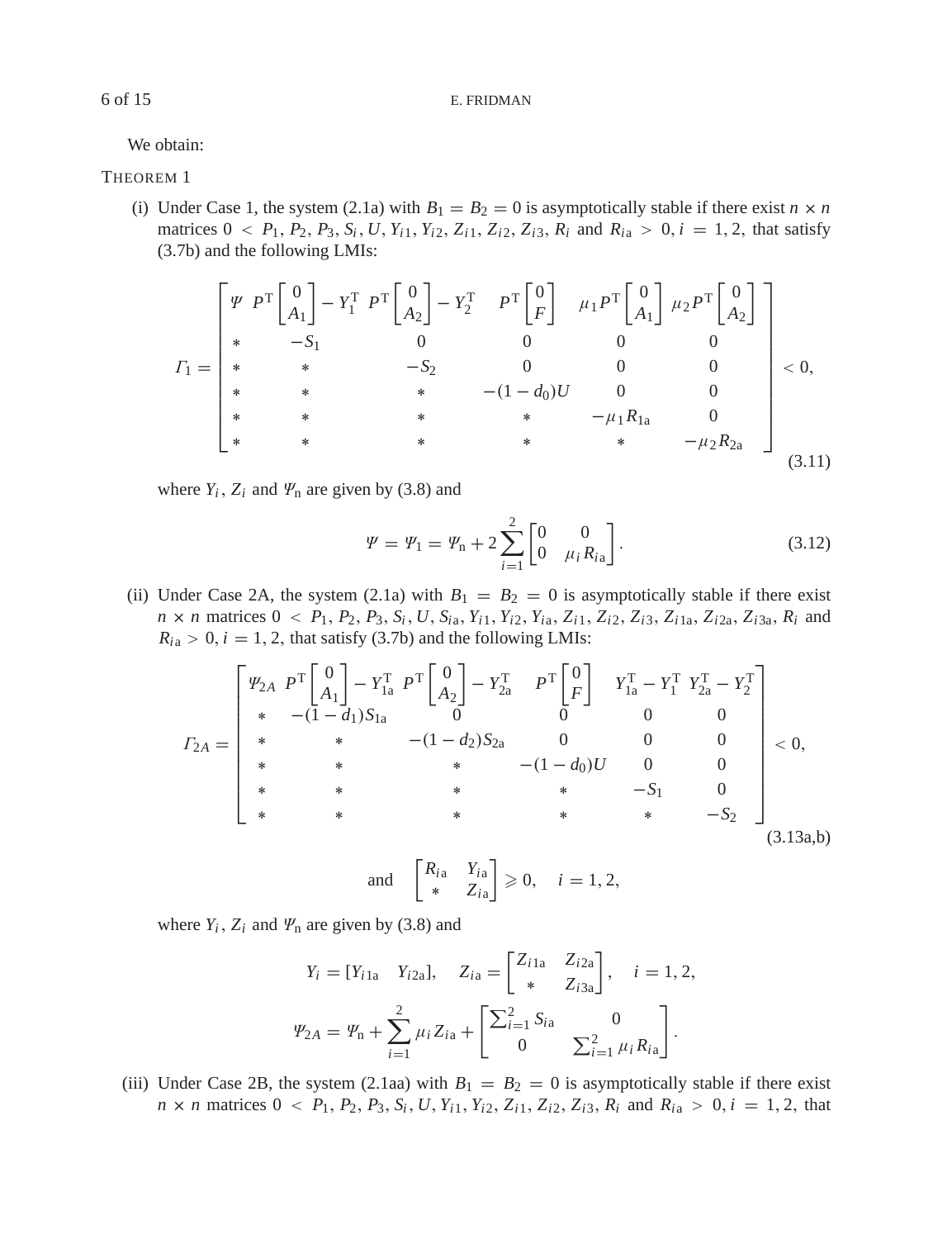satisfy (3.11), (3.7b), where  $Y_i$ ,  $Z_i$  and  $\Psi_n$  are given by (3.8) and

$$
\Psi = \Psi_{2B} = \Psi_{n} + \sum_{i=1}^{2} \begin{bmatrix} 0 & 0 \\ 0 & \mu_{i} R_{i} \end{bmatrix}.
$$

*Proof.* Derivative of  $V_n$  in *t* along the trajectories of the nominal system satisfies the following inequality (see Fridman & Shaked, 2002):

$$
\dot{V}_{\rm n} \leqslant \xi^{\rm T}(t) \Gamma_{\rm n} \xi(t),\tag{3.14}
$$

where  $\Gamma$ <sub>n</sub> is given by (3.7a) and

$$
\zeta(t) = \text{col}\{x(t), y(t), x(t - h_1), x(t - h_2), y(t - g(t))\},\tag{3.15}
$$

provided (3.7b) is satisfied. Note that

$$
\bar{x}^{\mathrm{T}}(t) E P \bar{x}(t) = x^{\mathrm{T}}(t) P_1 x(t)
$$

and, hence, differentiating this term in *t* along the trajectories of the perturbed system (3.4) gives:

$$
\frac{d}{dt} \{\bar{x}^{T}(t) E P \bar{x}(t)\} = 2x^{T}(t) P_{1} \dot{x}(t) = 2\bar{x}^{T}(t) P^{T} \begin{bmatrix} \dot{x}(t) \\ 0 \end{bmatrix}
$$
\n
$$
= 2\bar{x}^{T}(t) P^{T} \begin{bmatrix} y(t) \\ -y(t) + \sum_{i=0}^{2} A_{i} x(t - h_{i}) + F y(t - g(t)) \end{bmatrix} + \sum_{i=1}^{2} \Delta_{i}(t), \quad (3.16)
$$

where

$$
\Delta_i(t) = -2\bar{x}^{\mathrm{T}}(t)P^{\mathrm{T}}\int_{t-h_i-\eta_i(t)}^{t-h_i}\begin{bmatrix}0\\A_i\end{bmatrix}y(s)\mathrm{d}s,
$$

while differentiating the same term along the trajectories of the nominal system gives (3.16) with  $\Delta_i(t) = 0.$ 

Therefore,  $V_n$  along the trajectories of the perturbed system satisfies the following inequality:

$$
\dot{V}_{\rm n} \leq \xi^{\rm T}(t) \Gamma_{\rm n}\xi(t) + \sum_{i=1}^{2} \varDelta_i(t). \tag{3.17}
$$

We will bound  $\Delta_i(t)$  differently for each case. **Case 1**

$$
\Delta_i(t) \leq \left| \int_{t-h_i-\eta_i}^{t-h_i} \bar{x}^{\mathrm{T}}(t) P^{\mathrm{T}} \left[ \begin{array}{c} 0 \\ A_i \end{array} \right] R_{ia}^{-1} [0 \quad A_i^{\mathrm{T}}] P \bar{x}(t) \, ds \right| + \left| \int_{t-h_i-\eta_i}^{t-h_i} y^{\mathrm{T}}(s) R_{ia} y(s) \, ds \right|
$$
\n
$$
\leq \mu_i \bar{x}^{\mathrm{T}}(t) P^{\mathrm{T}} \left[ \begin{array}{c} 0 \\ A_i \end{array} \right] R_{ia}^{-1} [0 \quad A_i^{\mathrm{T}}] P \bar{x}(t) + \int_{t-h_i-\mu_i}^{t-h_i+\mu_i} y^{\mathrm{T}}(s) R_{ia} y(s) \, ds. \tag{3.18}
$$

For *V*<sup>a</sup> of (3.9) we have

$$
\dot{V}_a = 2y^T(t) \left[ \sum_{i=1}^2 \mu_i R_{ia} \right] y(t) - \sum_{i=1}^2 \int_{t-h_i-\mu_i}^{t-h_i+\mu_i} y^T(s) R_{ia} y(s) ds.
$$
 (3.19)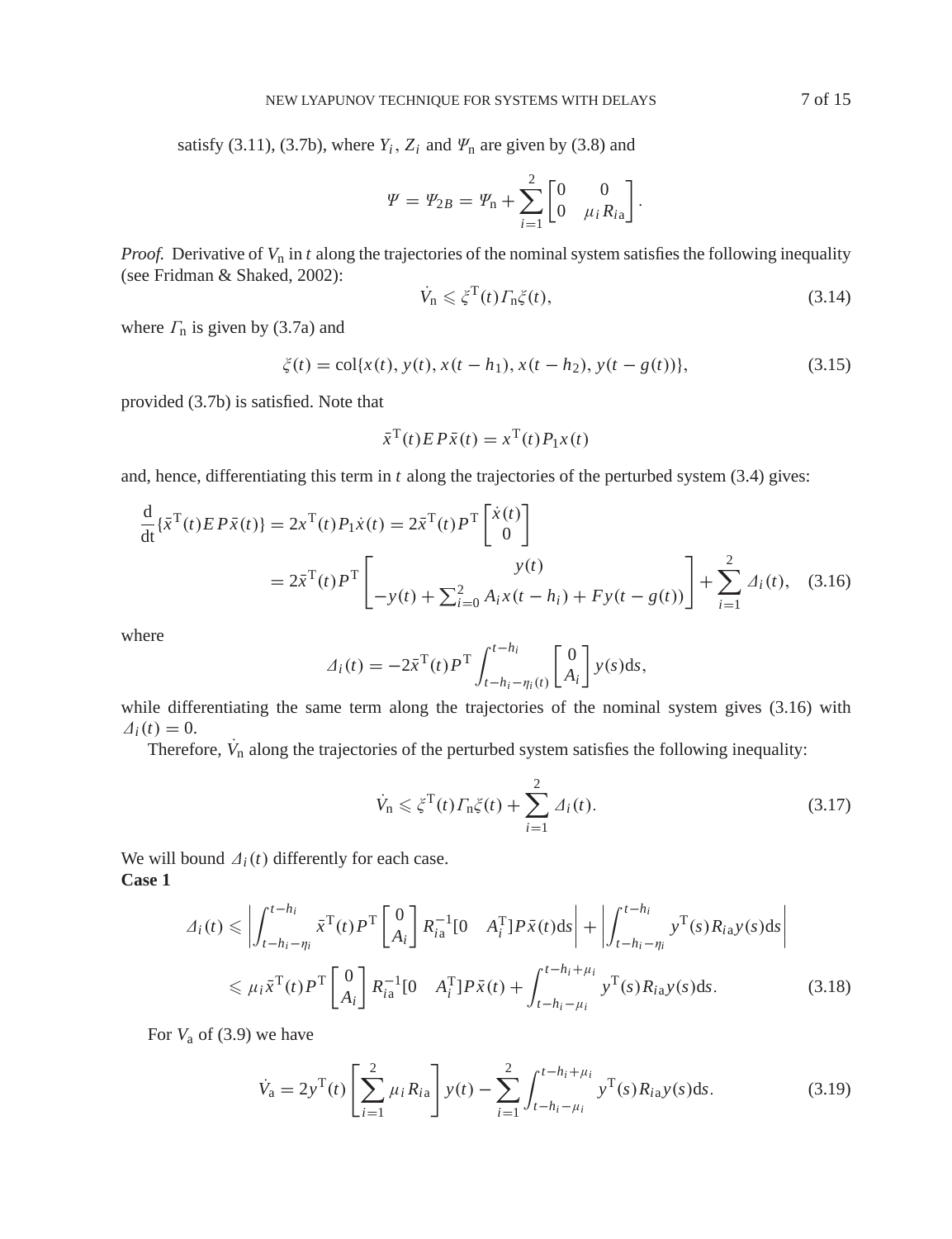Hence, from (3.17)–(3.19) we find

$$
\dot{V} = \dot{V}_{n} + \dot{V}_{a} \leq \xi^{T}(t) \Gamma_{n}\xi(t) + \sum_{i=1}^{2} \mu_{i}\bar{x}^{T}(t) P^{T} \begin{bmatrix} 0\\ A_{i} \end{bmatrix} R_{i}^{-1} [0 \quad A_{i}^{T}]
$$
  
 
$$
\times P\bar{x}(t) + 2y^{T}(t) \left[ \sum_{i=1}^{2} \mu_{i} R_{i a} \right] y(t)
$$
(3.20)

and thus by Schur complements formula (3.11) implies  $\dot{V} < 0$  and asymptotic stability of (2.1aa). **Case 2B** Proof is similar to Case 1 with the following bounding of  $\Delta_i(t)$ :

$$
\Delta_i(t) \leqslant \mu_i \bar{x}^{\mathrm{T}}(t) P^{\mathrm{T}} \begin{bmatrix} 0 \\ A_i \end{bmatrix} R_{i\mathrm{a}}^{-1} [0 \quad A_i^{\mathrm{T}}] P \bar{x}(t) + \int_{t-h_i-\mu_i}^{t-h_i} y^{\mathrm{T}}(s) R_{i\mathrm{a}} y(s) \mathrm{d}s.
$$

**Case 2A** When  $\eta_i(t) \geq 0$  we can apply less conservative bounding introduced in Moon *et al.* (2001). For any  $a \in \mathbb{R}^n$ ,  $b \in \mathbb{R}^{2n}$ ,  $\mathcal{N} \in \mathbb{R}^{2n \times n}$ ,  $R \in \mathbb{R}^{n \times n}$ ,  $Y \in \mathbb{R}^{n \times 2n}$  and  $Z \in \mathbb{R}^{2n \times 2n}$ , the following holds

$$
-2b^{\mathrm{T}}\mathcal{N}a \leqslant \begin{bmatrix} a \\ b \end{bmatrix}^{\mathrm{T}} \begin{bmatrix} R & Y - \mathcal{N}^{\mathrm{T}} \\ Y^{\mathrm{T}} - \mathcal{N} & Z \end{bmatrix} \begin{bmatrix} a \\ b \end{bmatrix}, \quad \text{where} \quad \begin{bmatrix} R & Y \\ Y^{\mathrm{T}} & Z \end{bmatrix} \geqslant 0. \tag{3.21}
$$

We apply the latter on the expression we have obtained above for  $\Delta_i$ . From (3.21), taking  $\mathcal{N} = \mathcal{N}_i = \mathbb{R}^T \mathbb{R}^n$  $P^{T}[\begin{bmatrix} 0 \\ A_i \end{bmatrix}, R = R_{ia}, Z = Z_{ia}, Y = Y_{ia}, a = y(s)$  and  $b = \bar{x}(t)$ , we obtain, for  $i = 1, 2$ , that

$$
A_i(t) \leq \int_{t-h_i-\eta_i}^{t-h_i} [y^{\mathrm{T}}(s) \quad \bar{x}^{\mathrm{T}}(t)] \left[ \begin{array}{cc} R_{ia} & Y_{ia} - [0 \quad A_i^{\mathrm{T}}]P \\ Y_{ia}^{\mathrm{T}} - P^{\mathrm{T}} \begin{bmatrix} 0 \\ A_i \end{bmatrix} & Z_{ia} \end{array} \right] \left[ \begin{array}{c} y(s) \\ \bar{x}(t) \end{array} \right] ds
$$
  
\n
$$
= \int_{t-h_i-\eta_i}^{t-h_i} y^{\mathrm{T}}(s) R_{ia} y(s) ds + 2 \int_{t-h_i-\eta_i}^{t-h_i} y^{\mathrm{T}}(s) (Y_{ia} - [0 \quad A_i^{\mathrm{T}}] P) \bar{x}(t) ds
$$
  
\n
$$
+ \int_{t-h_i-\eta_i}^{t-h_i} \bar{x}(t)^{\mathrm{T}} Z_{ia} \bar{x}(t) ds
$$
  
\n
$$
= \int_{t-h_i-\eta_i}^{t-h_i} y^{\mathrm{T}}(s) R_i y(s) ds + 2 \int_{t-h_i-\eta_i}^{t-h_i} \dot{x}^{\mathrm{T}}(s) (Y_{ia} - [0 \quad A_i^{\mathrm{T}}] P) \bar{x}(t) ds
$$
  
\n
$$
+ \eta_i \bar{x}(t)^{\mathrm{T}} Z_{ia} \bar{x}(t)
$$
  
\n
$$
\leq \int_{t-h_i-\mu_i}^{t-h_i} y^{\mathrm{T}}(s) R_{ia} y(s) ds + 2x^{\mathrm{T}}(t-h_i) (Y_{ia} - [0 \quad A_i^{\mathrm{T}}] P) \bar{x}(t)
$$
  
\n
$$
- 2x^{\mathrm{T}}(t-h_i-\eta_i) (Y_{ia} - [0 \quad A_i^{\mathrm{T}}] P) \bar{x}(t) + \mu_i \bar{x}(t)^{\mathrm{T}} Z_i \bar{x}(t).
$$

Substituting the latter into (3.17) and applying (3.3), (3.10) we find that  $\dot{V} \leq \bar{\xi}^{\mathrm{T}}(t) \Gamma_{2A} \bar{\xi}(t)$ , where

$$
\bar{\xi}(t) = \text{col}\{\bar{x}(t), x(t - h_1 - \eta_1), x(t - h_2 - \eta_2), y(t - g(t)), x(t - h_1), x(t - h_2)\}
$$

and thus the LMIs of (ii) guarantee  $\dot{V} < 0$  and asymptotic stability of (2.1a).

$$
\Box
$$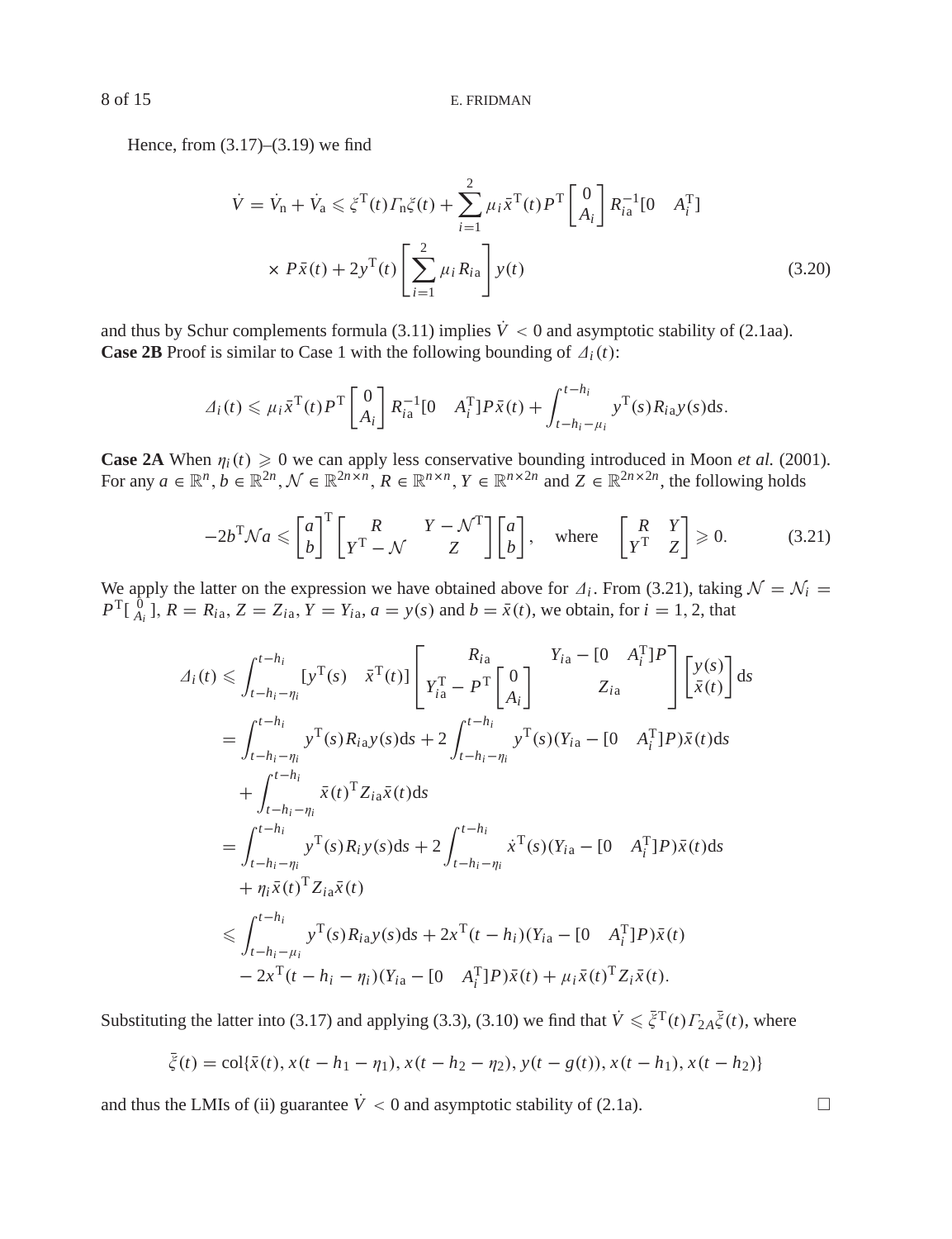REMARK 1 Similar to the case of *small* uncertain delays, in Case 2A choosing  $\mu_i \to 0$  and  $S_{i} \to 0$ we obtain conditions of Case 2B.

In Case 2 for  $h_i \to 0$  choosing  $S_i \to 0$  and  $Y_{i} \to Y_i$  we obtain that the criteria of Cases 2A and 2B coincide with those of Fridman & Shaked (2002) for *small* time-varying delays.

REMARK 2 For feasibility of the LMIs in Theorem 1, the LMIs  $\Gamma_n < 0$  and (3.7b) should necessarily be feasible for the nominal system, which guarantee that the original system (2.1a) with constant delays  $\tau_i$  is asymptotically stable  $\forall \tau_i \in [0, h_i], i = 1, 2$ .

If the *nominal* LMIs (3.7a,b) are feasible, then, evidently, the *perturbed* LMIs of Theorem 1 in the Cases 1 and 2B have solutions for small enough values of  $\mu_i$ . In the Case 2A, the same is true for  $S_{i\alpha} = \rho I$ , where  $\rho$  is small enough.

REMARK 3 The only difference between LMIs in Cases 1 and 2B is that  $\Gamma_1$  has an additional positive term  $\sum_{i=1}^{2} \mu_i R_{i\alpha}$  and thus LMIs for Case 1 are more restrictive. On the other hand, in Case 1 the lengths of the delay intervals are  $2\mu_i$ , while in Case 2 it is  $\mu_i$ . In most of the examples, criterion of Case 1 leads to the larger delay intervals, but in some examples (see Example 2 below) criterion of Case 2B gives less conservative results.

REMARK 4 It follows from (3.13a) that the diagonal elements  $-S_{ia}(1-d_i)$ ,  $i = 1, 2$ , are negative, and thus  $S_{i\alpha} > 0$ , since by assumption  $d_i < 1$ .

REMARK 5 If we apply the criterion of Case 1 of Theorem 1 for  $h_i = \mu_i$ ,  $i = 1, 2$ , we obtain a new criterion for stability in the case of *small* fast-varying  $\tau_i(t) \in [0, 2\mu_i]$ . In all the examples that we have considered (see, e.g. Examples 1 and 2 below) the resulting criterion is less conservative than those of Fridman & Shaked (2002) for the case of fast-varying delays.

Theorem 1 can be readily used to verify the stability of  $(2.1a)$  over the uncertainty polytope

$$
\bar{\Omega} = \sum_{j=1}^{N} f_j \bar{\Omega}_j, \quad \text{for some } 0 \leqslant f_j \leqslant 1, \sum_{j=1}^{N} f_j = 1,
$$

where the *N* vertices of the polytope are described by

$$
\bar{\Omega}_j = [A_0^{(j)} \quad A_1^{(j)} \quad A_2^{(j)}],
$$

by solving the LMI simultaneously for all the *N* vertices, applying the same matrices  $P_2$  and  $P_3$  and solving for the *N* vertices only.

EXAMPLE 1 Consider the system

$$
\dot{x}(t) = \begin{bmatrix} 0 & 1 \\ -1 & -2 \end{bmatrix} x(t - \tau_1(t)) + \begin{bmatrix} 0 & 0 \\ -1 & 1 \end{bmatrix} x(t - \tau_2(t)).
$$
\n(3.22)

The stability of (3.22) has been analysed by Kharitonov & Niculescu (2003) in the case of single delay, where  $\tau_1 \equiv 0$ ,  $\tau_2 = 1 + \eta_2(t)$  and  $\eta_2(t)$  is a differentiable sign-varying function satisfying  $|\eta_2| \le$  $\mu_2$ ,  $\eta_2 \leq d_2 < 1$ . The following values of  $\mu_2$  and  $d_2$  for the asymptotic stability of (3.22) have been found:  $d_2 < 0.8$  and  $\mu_2 < \frac{1}{25600} < 0.00004$ , i.e.  $\tau_2(t) \in (0.99996, 1.00004)$ .

Applying Case 2A of Theorem 1 for  $\tau_1 \equiv 0$ ,  $h_2 = 0.8$  and  $d_2 \leq 0.8$  we obtain the maximum value of  $\mu_2 = 0.4$ , and thus for essentially larger interval  $\tau_2 \in [0.8, 1.2]$ , (3.22) is asymptotically stable.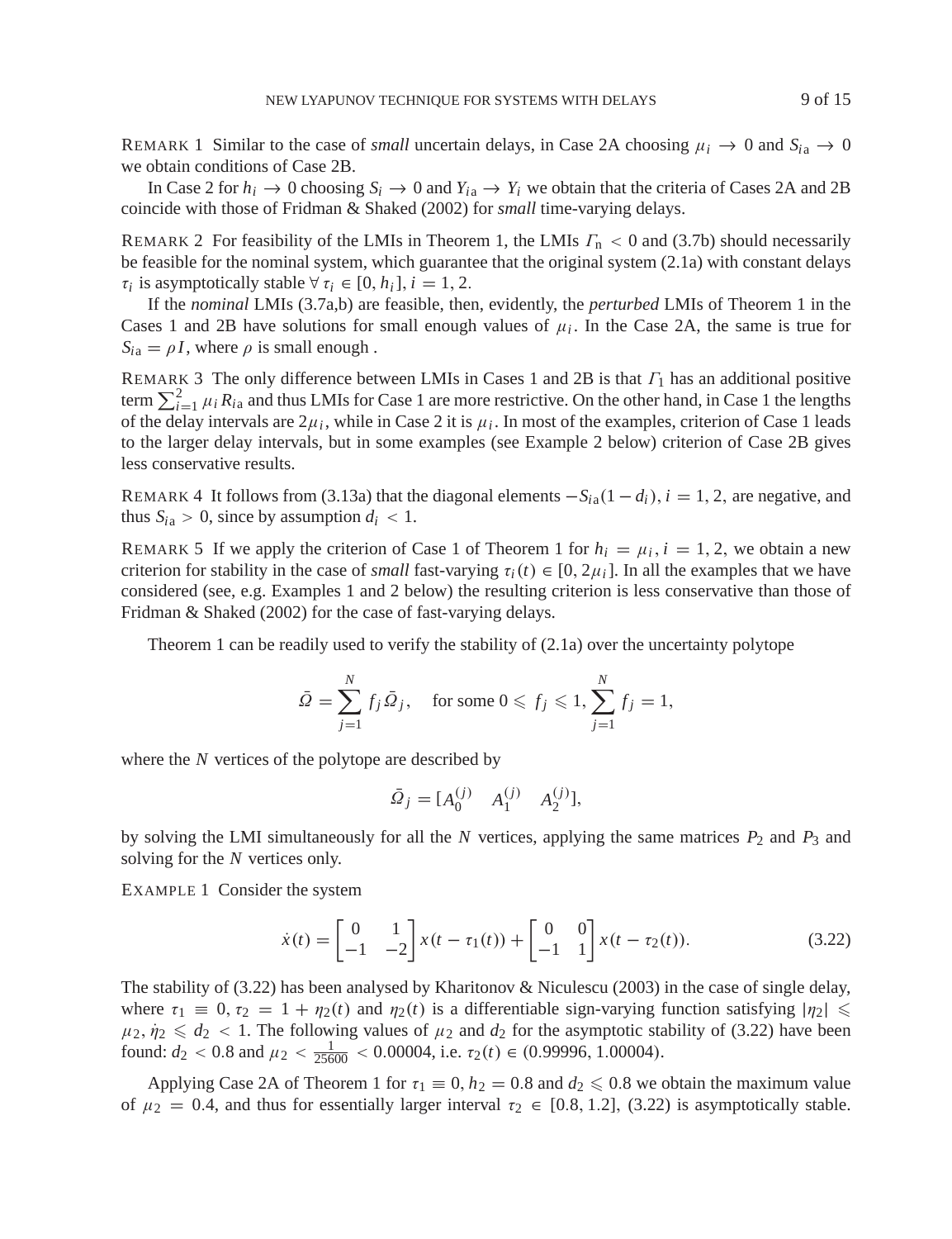Applying Case 1 of Theorem 1 for  $h_2 = 1$ , where  $\eta_2(t)$  may be fast varying, we obtain even a larger interval  $\tau_2(t) \in [0.73, 1.27]$  with  $\mu_2 = 0.27$ . The reason for relative conservativeness of the results for Case 2A in this example is that  $d_2$  is large enough (close to 1) and for  $d_2 \rightarrow 1$  the conditions of Case 2A are close to conditions of Case 2B. The latter conditions may be more conservative than those of Case 1 (see Remark 3). Choosing e.g.  $d_2 = 0.2$  for Case 2A we find for  $h_2 = 0.6$  the maximum  $\mu_2 = 2.6$  and the resulting interval [0.6, 3.2] becomes essentially larger than that by Case 1 of Theorem 1.

Applying Case 1 of Theorem 1 for  $\tau_1 \equiv 0, h_2 = \mu_2 = 0.33$ , we find the following stability interval for *small* fast-varying delay:  $\tau_2(t) \in [0, 0.66]$ . This interval is larger than the interval  $\tau_2(t) \in$ [0, 0.56] obtained by Shaked & Fridman (2002). In this example, Case 2B of Theorem 1 leads to more conservative results than Case 1.

Consider next the case of two delays:  $\tau_1 = 0.1 + \eta_1(t)$ ,  $\tau_2 = 1.1 + \eta_2(t)$ . By Case 1 of Theorem 1 we find that the system is asymptotically stable for  $|\eta_1| \leq 0.015$ ,  $|\eta_2| \leq 0.1$ , i.e. for all  $\tau_1(t) \in [0.085, 0.115], \tau_2(t) \in [1, 1.2].$  Simulation results for (3.22) with the initial condition  $x(0) =$  $[1 \ 5]^T$ ,  $x(t) = 0$ ,  $t < 0$ , and with  $\tau_1 = 0.11$ ,  $\tau_2 = 1 + 0.2|\sin 5t|$  (see Fig. 1 for plots of  $x_1(t)$  and  $x_2(t)$ ) show that the system is stable, while for a greater value of the delay  $\tau_1 = 0.23$  and  $\tau_2$  as above, (3.22) becomes unstable (see Fig. 2).

EXAMPLE 2 Consider the scalar system

$$
\dot{x}(t) = -x(t - \tau). \tag{3.23}
$$

It is well known that for all constant  $\tau \in [0, \pi/2)$  this system is asymptotically stable. Consider  $\tau =$  $h + \eta(t)$ . By Kharitonov & Niculescu (2003), (3.23) is asymptotically stable for  $h = 1$ ,  $\eta \leq 0.9$  and  $|\eta(t)| \leq 0.0002$ .

Applying Case 1 of Theorem 1 (with  $h = 1$ ,  $\mu = 0.18$ ), we obtain that for all piecewise-continuous (including fast-varying) delays  $\tau(t) \in [0.82, 1.18]$  the system is asymptotically stable. Application of Case 2B of Theorem 1 (with  $h = 0.82$ ,  $\mu = 0.38$ ) leads to a slightly wider interval  $\tau(t) \in [0.82, 1.2]$ .



FIG. 1. Solution of (3.22) for  $\tau_1 = 0.11$ ,  $\tau_2 = 1 + 0.2|\sin 5t|$ .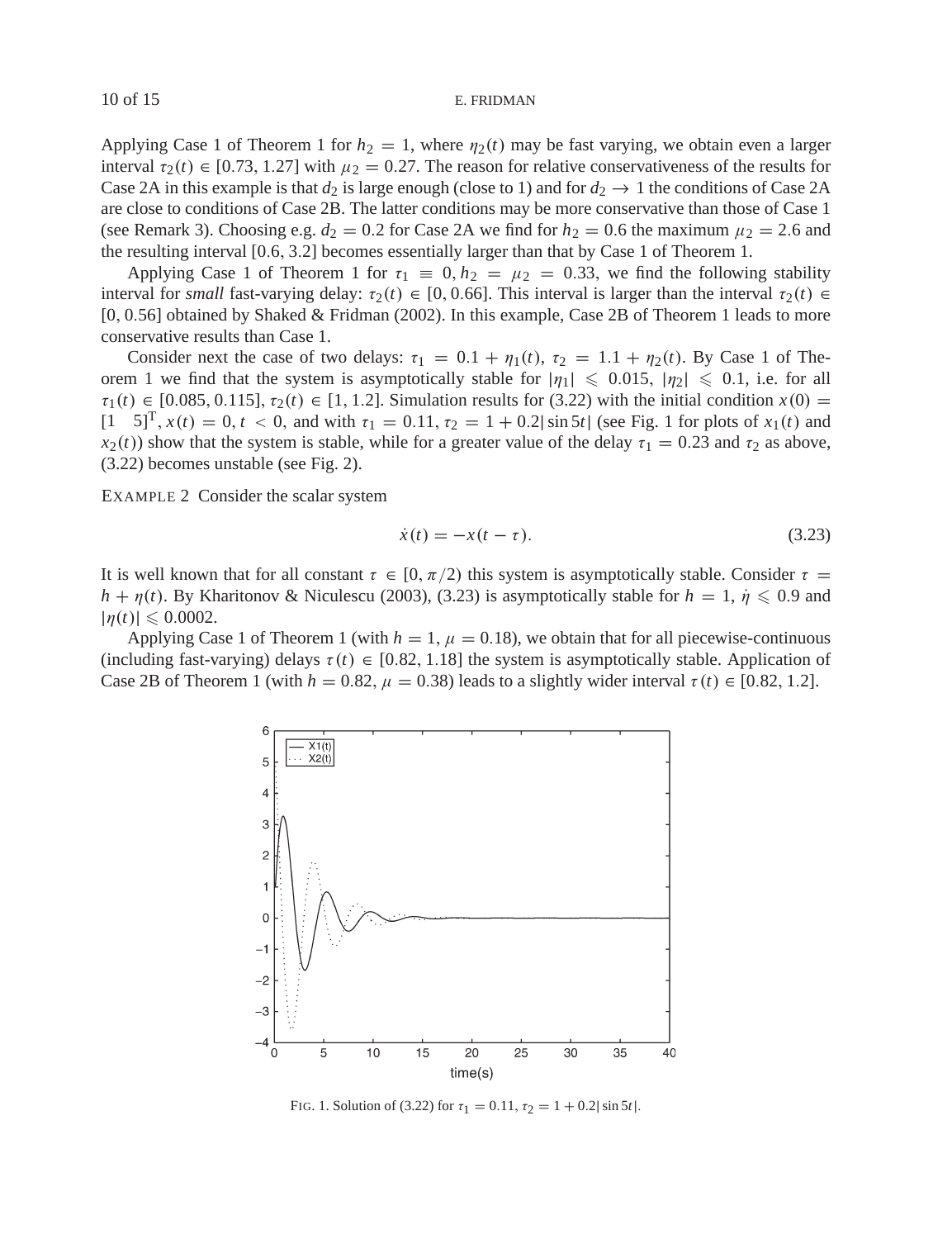

FIG. 2. Solution of (3.22) for  $\tau_1 = 0.23$ ,  $\tau_2 = 1 + 0.2|\sin 5t|$ .

Also in this example, the method of Shaked & Fridman (2002) leads to a more conservative result of fast-varying  $\tau(t) \in [0, 0.99]$  than that of  $\tau(t) \in [0, 1.11]$  (for  $h = \mu = 0.505$ ) obtained by Case 1 of Theorem 1.

Note that for constant  $\tau$  by descriptor approach (Fridman & Shaked, 2002) the system is stable for all  $\tau \in [0, 1.41]$ . Hence, for  $h \in (1.41, \pi/2)$  the method of the present paper is not applicable. Another (*complete*) nominal LKF should be used.

# **4.** *H*<sup>∞</sup> **control**

### 4.1 *Bounded real lemma (BRL)*

In this section for simplicity we will consider the *mixed* case of delays:  $\tau_1$  of Case 1 and  $\tau_2$  of Case 2A. Consider (2.1a), where  $B_2 = 0$ ,  $D = 0$  and  $\phi = 0$ . We are looking for conditions which guarantee that  $J < 0$ , for all  $w(t) \in \mathcal{L}_2$ . Using the arguments of Theorem 1 and finding the conditions that  $\dot{V} + z^Tz - y^2w^Tw \leq 0$ , we obtain similarly to Fridman & Shaked (2003) the following BRL:

LEMMA 1 For a prescribed  $\gamma > 0$ , consider (2.1a) with  $B_2 = 0$ ,  $D = 0$ ,  $\phi = 0$  and delays given by (2.2), where  $\eta_1(t)$  is a piecewise-continuous function satisfying  $|\eta_1(t)| \leq \mu_1 \leq h_1$  and  $\eta_2(t)$  is a differentiable function satisfying (2.4), where  $i = 2$ . The cost function (2.5) achieves  $J < 0$  for all non-zero *w* ∈  $\mathcal{L}_2$  if there exist *n* × *n* matrices 0 <  $P_1$ ,  $P_2$ ,  $P_3$ ,  $S_i$ ,  $U$ ,  $S_{1a}$ ,  $Y_{i1}$ ,  $Y_{i2}$ ,  $Y_{21a}$ ,  $Y_{22a}$ ,  $Z_{21a}$ ,  $Z_{22a}$ ,  $Z_{23a}$ ,  $Z_{i1}$ ,  $Z_{i2}$ ,  $Z_{i3}$ ,  $R_i$  and  $R_{i}$  > 0,  $i = 1, 2$ , that satisfy (3.7b), (3.13b) with  $i = 2$  and the following LMI:

$$
\begin{bmatrix}\nT_{12} & P^{\text{T}} \begin{bmatrix} 0 \\ B_1 \end{bmatrix} & \begin{bmatrix} C^{\text{T}} \\ 0 \end{bmatrix} \\
* & -\gamma^2 I_q & 0 \\
* & * & -I_l\n\end{bmatrix} < 0,\n\tag{4.1}
$$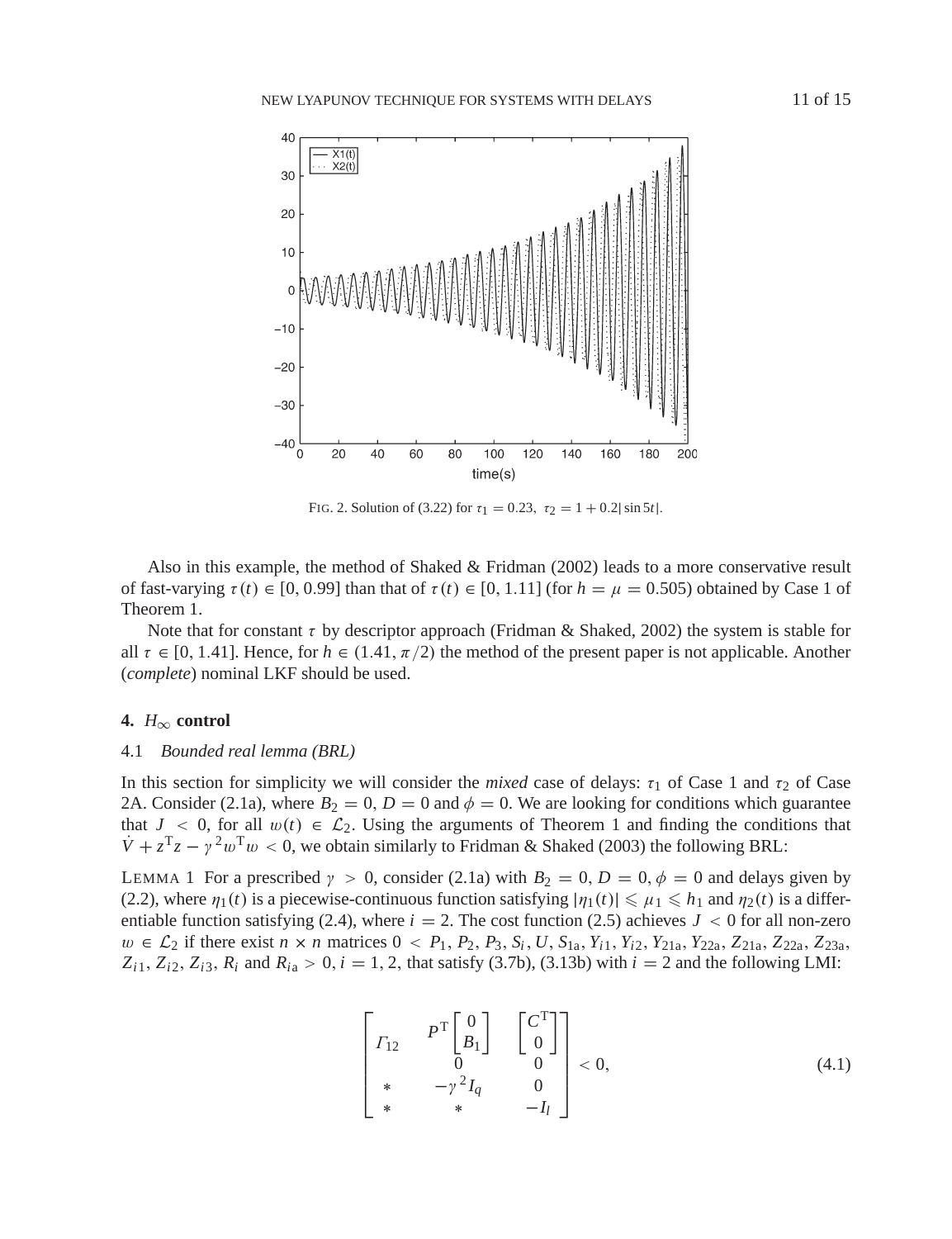where

$$
I_{12} = \begin{bmatrix} \Psi_{12} & P^{\text{T}} \begin{bmatrix} 0 \\ A_1 \end{bmatrix} - Y_1^{\text{T}} & P^{\text{T}} \begin{bmatrix} 0 \\ A_2 \end{bmatrix} - Y_{2a}^{\text{T}} & P^{\text{T}} \begin{bmatrix} 0 \\ F \end{bmatrix} & \mu_1 P^{\text{T}} \begin{bmatrix} 0 \\ A_1 \end{bmatrix} & Y_{2a}^{\text{T}} - Y_2^{\text{T}} \\ * & -S_1 & 0 & 0 & 0 \\ * & * & - (1 - d_2) S_{2a} & 0 & 0 & 0 \\ * & * & * & - (1 - d_0) U & 0 & 0 \\ * & * & * & * & - \mu_1 R_{1a} & 0 \\ * & * & * & * & * & - S_2 \end{bmatrix}, \quad (4.2)
$$

$$
Y_{2a} = [Y_{21a} \quad Y_{22a}], \quad Z_{2a} = \begin{bmatrix} Z_{21a} & Z_{22a} \\ * & Z_{23a} \end{bmatrix},
$$
  
\n
$$
\Psi_{12} = \Psi_n + \mu_2 Z_{2a} + \begin{bmatrix} S_{2a} & 0 \\ 0 & 2\mu_1 R_{1a} + \mu_2 R_{2a} \end{bmatrix},
$$
\n(4.3)

and where  $Y_i$ ,  $Z_i$  and  $\Psi_n$  are given by (3.8).

# 4.2 *State-feedback H*<sup>∞</sup> *control*

Consider (2.1a) with  $B_2 \neq 0$ ,  $D \neq 0$ . We apply the BRL of Lemma 1 to the closed-loop system (2.1a), where  $u(t) = Kx(t)$ . Following Suplin *et al.* (2004) we choose  $P_3 = \varepsilon P_2$ ,  $\varepsilon \in R$ , where  $\varepsilon$  is a tuning scalar parameter. Note that  $P_2$  is non-singular due to the fact that the only matrix which can be negative definite in the second block on the diagonal of (4.1) is  $-\varepsilon(P_2 + P_2^T)$ . Defining

$$
\begin{aligned}\n\bar{P} &= P_2^{-1}, \left[ \bar{P}_1 \quad \bar{Y}_{ij} \quad \bar{Y}_{2ja} \quad \bar{S}_i \quad \bar{U} \quad \bar{R}_i \quad \bar{R}_{ia} \quad \bar{Z}_{ik} \quad \bar{Z}_{2ka} \right] \\
&= \bar{P}^{\mathrm{T}} \left[ P_1 \bar{P} \quad Y_{ij} \bar{P} \quad Y_{2ja} \bar{P} \quad S_i \bar{P} \quad U \bar{P} \quad R_i \bar{P} \quad R_{ia} \bar{P} \quad Z_{ik} \bar{P} \quad Z_{2ka} \bar{P} \right], \\
i &= 1, 2, \ j = 1, 2, \ k = 1, 2, 3,\n\end{aligned}
$$

and  $W = K \overline{P}$ , multiplying (4.1) by diag{ $\overline{P}$ ,  $\overline{P}$ ,  $\overline{P}$ ,  $\overline{P}$ ,  $\overline{P}$ ,  $\overline{P}$ ,  $\overline{P}$ ,  $I_q$ ,  $I_l$ } and its transpose, from the right and the left, respectively, and multiplying (3.7b), (3.13b) by diag{ $\overline{P}$ ,  $\overline{P}$ ,  $\overline{P}$ } and its transpose, from the right and the left, we obtain:

THEOREM 2 For a prescribed  $\gamma > 0$ , consider (2.1a) with delays given by (2.2), where  $\eta_1(t)$  is a piecewise-continuous function satisfying  $|\eta_1(t)| \leq \mu_1 \leq h_1$  and  $\eta_2(t)$  is a differentiable function satisfying (2.4), where  $i = 2$ . Under the state-feedback law  $u = Kx(t)$ , the system (2.1a) is asymptotically stable and for a prescribed scalar  $\gamma$ ,  $J < 0$ ,  $\forall 0 \neq w(t) \in \mathcal{L}_2$ ,  $\phi = 0$ , if for some tuning scalar parameter  $\varepsilon$  there exist  $n \times n$  matrices  $0 < P_1, P, S_i, U, S_{2a}, Y_{ij}, Y_{2ja}, Z_{2ka}, Z_{ik}, R_i, U, R_{ia} >$  $0, i = 1, 2, j = 1, 2, k = 1, 2, 3, W \in \mathbb{R}^{m \times n}$  that satisfy (3.7b), (3.13b) with  $i = 2$  and the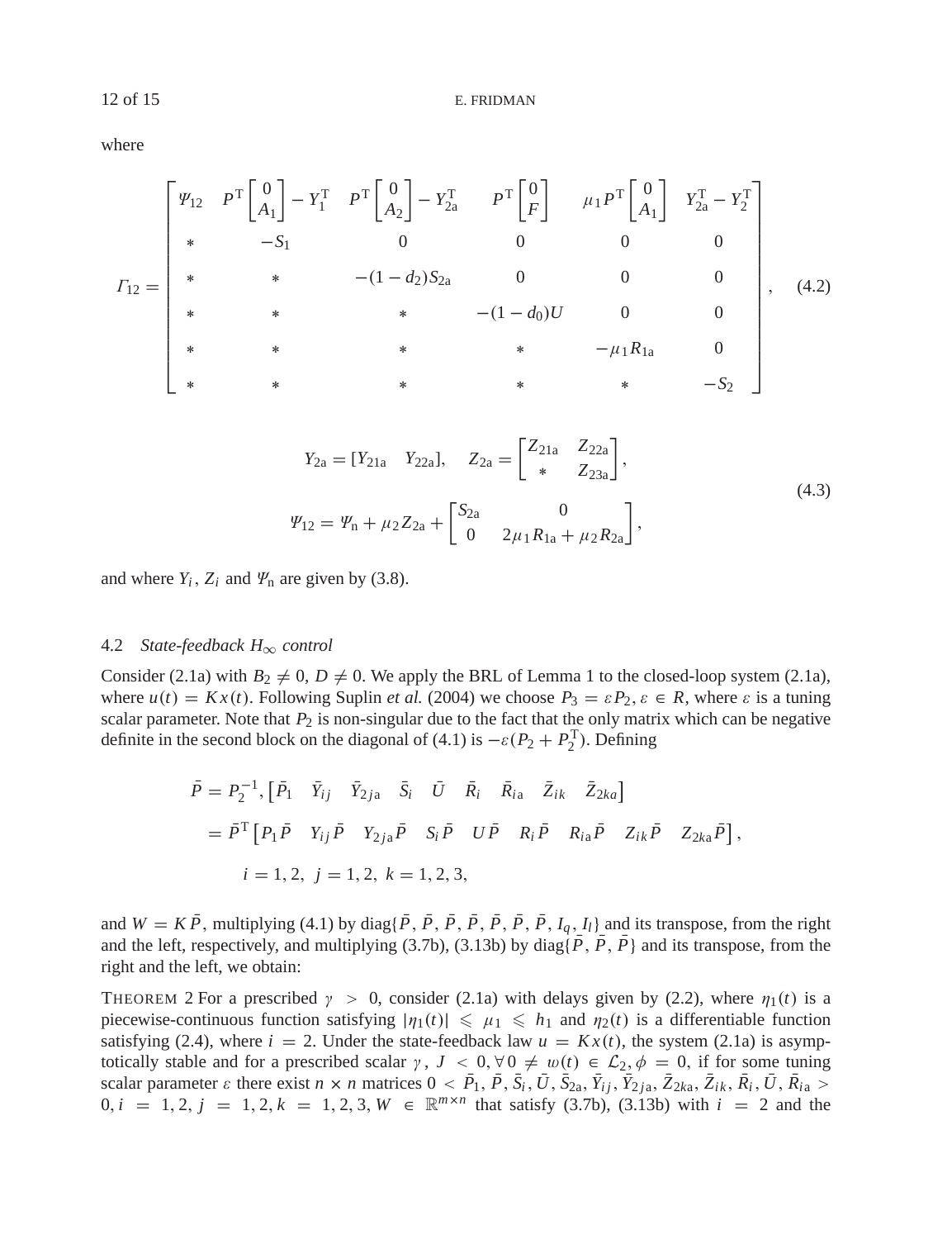following LMIs:

$$
\begin{bmatrix}\n\begin{bmatrix}\n\phi_1 & \phi_2 \\
\phi_2^T & \phi_3\n\end{bmatrix}\n\begin{bmatrix}\nA_1 \tilde{P} - \tilde{Y}_{11}^T \\
\varepsilon A_1 \tilde{P} - \tilde{Y}_{12}^T\n\end{bmatrix}\n\begin{bmatrix}\nA_2 \tilde{P} - \tilde{Y}_{21a}^T \\
\varepsilon A_2 \tilde{P} - \tilde{Y}_{22a}^T\n\end{bmatrix}\n\begin{bmatrix}\nF \tilde{P} \\
\varepsilon F \tilde{P}\n\end{bmatrix}\n\begin{bmatrix}\n\mu_1 \begin{bmatrix}\nA_1 \tilde{P} \\
\varepsilon A_1 \tilde{P}\n\end{bmatrix}\n\begin{bmatrix}\n\tilde{Y}_{21a}^T - \tilde{Y}_{21a}^T \\
\tilde{Y}_{22a}^T - \tilde{Y}_{22a}^T\n\end{bmatrix}\n\begin{bmatrix}\n\ast & * & - (1 - d_2)\tilde{S}_{2a} & 0 & 0 & 0 \\
\ast & * & * & * & -\mu_1 \tilde{R}_{1a} & 0 \\
\ast & * & * & * & * \\
\ast & * & * & * & * \\
\ast & * & * & * & * \\
\kappa & * & * & * & * \\
\kappa & * & * & * & * \\
\kappa & * & * & * & * \\
\hline\n\begin{bmatrix}\nB_1 \\
\varepsilon B_1\n\end{bmatrix}\n\begin{bmatrix}\n\tilde{P}^T C^T + W^T D^T \\
0\n\end{bmatrix}\n\end{bmatrix}\n\begin{bmatrix}\n\ast & \check{Y}_{11} & \check{Y}_{12} \\
0 & 0 & 0 \\
0 & 0 & 0 \\
\ast & \ast & -I_l\n\end{bmatrix}\n\begin{bmatrix}\n\tilde{R}_i & \check{Y}_{i1} & \check{Y}_{i2} \\
0 & 0 & 0 \\
\ast & * & -I_l\n\end{bmatrix}\n\begin{bmatrix}\n\tilde{R}_2 & \check{Y}_{21a} & \check{Y}_{22a} \\
* & \check{Z}_{21a} & \check{Z}_{22a} \\
\ast & * & \check{Z}_{23a}\n\end{bmatrix} > 0,\n\quad (4.4)
$$

where

$$
\Phi_1 = \bar{P}^{\mathrm{T}} A_0^{\mathrm{T}} + A_0 \bar{P} + B_2 W + W^{\mathrm{T}} B_2^{\mathrm{T}} + \sum_{i=1}^2 [\bar{Y}_{i1} + \bar{Y}_{i1}^{\mathrm{T}} + \bar{S}_i + h_i \bar{Z}_{i1}] + \bar{S}_{2a} + \mu_2 \bar{Z}_{21a},
$$
  
\n
$$
\Phi_2 = \bar{P}_1 - \bar{P} + \varepsilon (\bar{P}^{\mathrm{T}} A_0^{\mathrm{T}} + W^{\mathrm{T}} B_2^{\mathrm{T}}) + \sum_{i=1}^2 [\bar{Y}_{i2} + h_i \bar{Z}_{i2}] + \mu_2 \bar{Z}_{22a},
$$
  
\n
$$
\Phi_3 = -\varepsilon (\bar{P}^{\mathrm{T}} + \bar{P}) + \bar{U} + \sum_{i=1}^2 h_i (\bar{R}_i + \bar{Z}_{i3}) + \mu_2 \bar{Z}_{23a} + 2\mu_1 \bar{R}_{1a} + \mu_2 \bar{R}_{2a}.
$$

The state-feedback gain is then given by

$$
K = W\bar{P}^{-1}.\tag{4.4c}
$$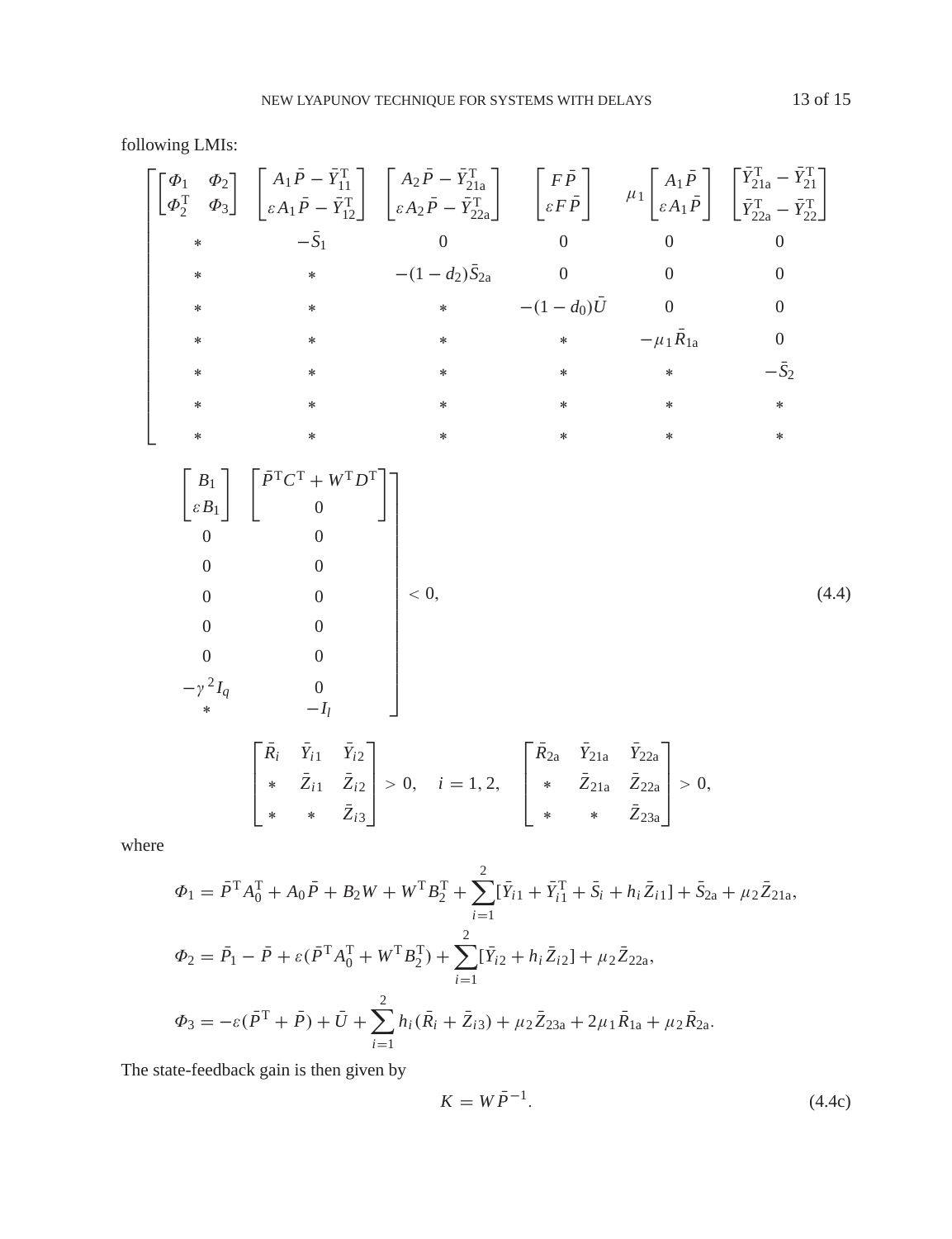EXAMPLE 3 We address the problem of finding a  $H_{\infty}$  state-feedback controller for (2.1a) with one delay, where

$$
A_0 = \begin{bmatrix} 0 & 0 \\ 0 & 1 \end{bmatrix}, \quad A_1 = \begin{bmatrix} -1 & -1 \\ 0 & -0.9 \end{bmatrix}, \quad B_2 = \begin{bmatrix} 0 \\ 1 \end{bmatrix}, \quad B_1 = \begin{bmatrix} 1 \\ 1 \end{bmatrix}, \quad C = [0, 1], \quad D = 0.1.
$$

By descriptor method, the system is stabilizable for all fast-varying small delays  $\tau(t) \in [0, 1)$  (Fridman & Shaked, 2003). Hence, the existing method for fast-varying delays  $\tau(t) \geq 1$  is not applicable. For constant delays by descriptor method with iterative search of gain (Gao & Wang, 2003) the system is stabilizable for  $\tau \in [0, 3.2]$ .

Choosing e.g.  $h = 2$ ,  $|\eta(t)| \le 0.2$ ,  $\varepsilon = 1$  and applying Theorem 2, we find that the gain  $K =$  $-[74.8 \, 105.5]$  stabilizes the system for all time-varying delays  $\tau(t) \in [1.8, 2.2]$  and leads to  $\gamma = 6$ .

### **5. Conclusions**

A new Lyapunov–Krasovskii technique is introduced for stability and control of linear systems with uncertain time-varying delay in the case when the nominal value of the delay is constant and nonzero. The following construction of LKF is suggested: to a nominal LKF, which is appropriate to the nominal system (with nominal delays), terms are added that correspond to the perturbed system and that vanish when the delay perturbations approach 0. In the present paper the nominal descriptor-type LKF is considered. The method is applied to the stability and state-feedback  $H_{\infty}$  control problem. Sufficient LMI conditions are derived which are affine in the system matrices and, thus, the results for the case of the systems with polytopic-type uncertainties are straightforward. As a by-product, new criteria are also derived for the case of *small* fast-varying delays from  $[0, \mu]$ . Illustrative examples show the efficiency of the method.

The obtained LMIs may be feasible if the nominal LMIs (for the system with nominal values of the delay) based on descriptor method are feasible. If the latter assumption does not hold, the other nominal LKF (e.g. the *complete* LKF) should be applied. This case is currently under study. The new Lyapunov technique may be applied to the discrete-time delay systems.

## **Acknowledgements**

The author would like to thank Prof. Silviu Niculescu, Dr. Daniel Melchor-Aguilar for fruitful discussions and Ph.D. Student A. Seuret for simulations.

## **REFERENCES**

- CAO, Y., SUN, Y. & CHENG, C. W. (1998) Delay-dependent robust stabilization of uncertain systems with multiple state delays. *IEEE Trans. Autom. Control*, **43**, 1608–1609.
- FRIDMAN, E. (2001) New Lyapunov–Krasovskii functionals for stability of linear retarded and neutral type systems. *Syst. Control Lett.*, **43**, 309–319.
- FRIDMAN, E. & SHAKED, U. (2002) An improved stabilization method for linear time-delay systems. *IEEE Trans. Autom. Control*, **47**, 1931–1937.
- FRIDMAN, E. & SHAKED, U. (2003) Delay-dependent stability and *H*<sup>∞</sup> control: constant and time-varying delays. *Int. J. Control*, **76**, 48–60.
- GAO, H. & WANG, C. (2003) Comments and further results on a descriptor system approach to  $H_{\infty}$  control of linear time-delay systems. *IEEE Trans. Autom. Control*, **48**, 520–525.
- HALE, J. & LUNEL, S. (1993) *Introduction to Functional Differential Equations*. New York: Springer.